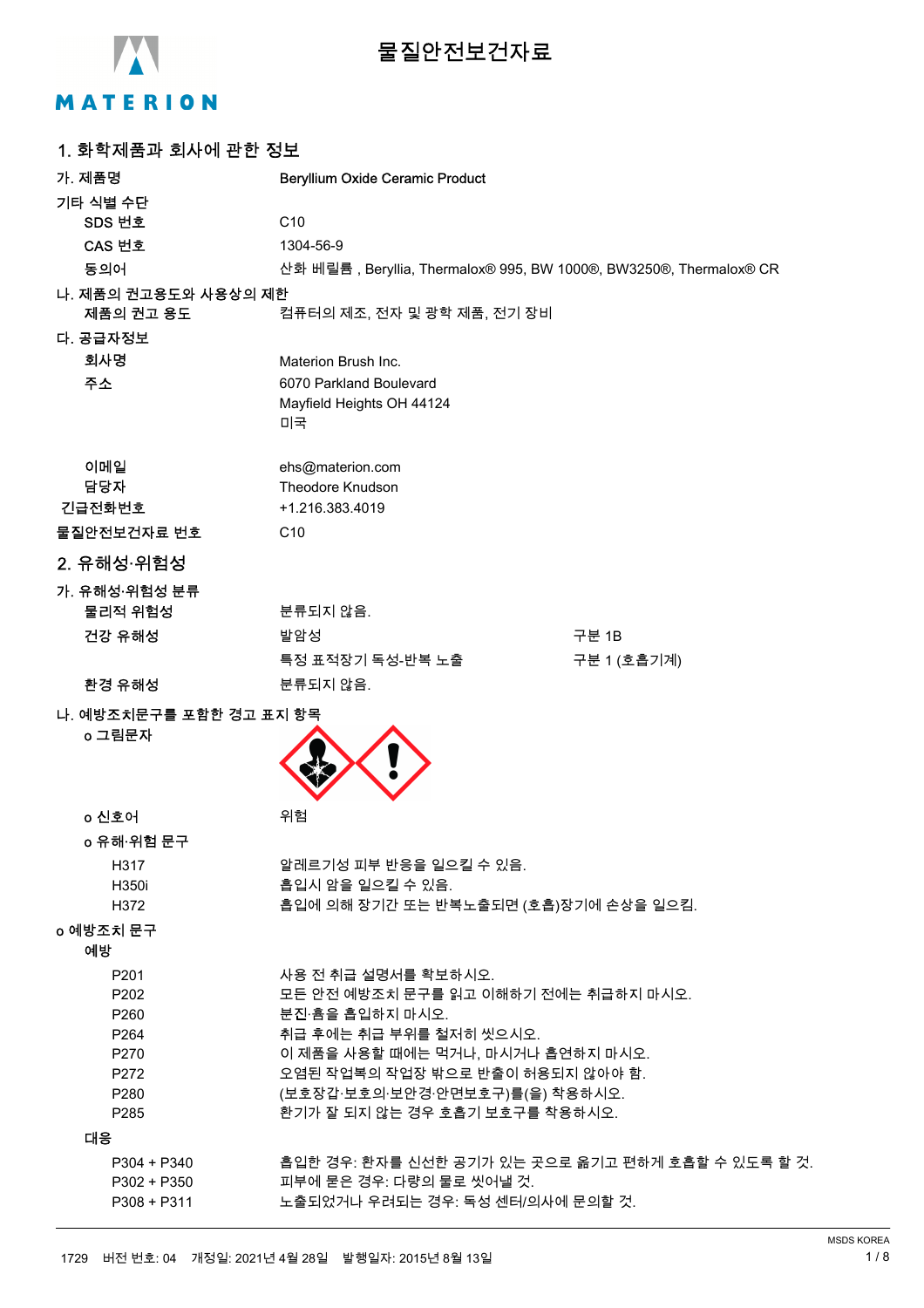| Renyllium Ovide Ceramic Product         |                       | $1304 - 56 - 9$                                                                                                                                                             | KE <sub>-</sub> 02840 | 1 በበ   |
|-----------------------------------------|-----------------------|-----------------------------------------------------------------------------------------------------------------------------------------------------------------------------|-----------------------|--------|
| 화학물질명                                   | 관용명 및 이명              | CAS 번호                                                                                                                                                                      | 식별번호                  | 함유량(%) |
| 3. 구성성분의 명칭 및 함유량                       |                       |                                                                                                                                                                             |                       |        |
|                                         |                       | 자세한 내용은 +1.216.383.4019에서 제품 관리 부서에 문의하시기 바랍니다.                                                                                                                             |                       |        |
| 보충정보                                    |                       | 용융, 주조, 부스러기 취급, 산 세척, 화학적 세척, 열처리, 연마 절단, 용접, 연삭, 샌딩, 연마, 밀링,<br>분쇄 또는 기타 다른 방법으로 흡입, 섭취 및 피부 접촉시 3 항에 열거 된 요소에 노출 될 수 있음.<br>그렇지 않으면 미립자를 발생시키는 방식으로이 물질의 표면을 가열하거나 연마한다. |                       |        |
| 포함되지 않는 기타<br>유해성•위험성(예 : 분진폭발<br>위험성): |                       |                                                                                                                                                                             |                       |        |
| 다. 유해성•위험성 분류기준에                        | 알려지지 않음.              |                                                                                                                                                                             |                       |        |
| P <sub>501</sub>                        |                       | (관련 법규에 명시된 내용에 따라) 내용물과 용기를 폐기하시오.                                                                                                                                         |                       |        |
| 폐기                                      |                       |                                                                                                                                                                             |                       |        |
| P405                                    | 잠금장치가 있는 저장장소에 저장하시오. |                                                                                                                                                                             |                       |        |
| 저장                                      |                       |                                                                                                                                                                             |                       |        |
| P342 + P311                             |                       | 호흡기 증상을 경험할 경우: 독성 센터/의사에 문의할 것.                                                                                                                                            |                       |        |
| $P333 + P313$                           |                       | 피부자극성 또는 홍반이 나타나면 의학적인 조치·조언을 구하시오.                                                                                                                                         |                       |        |

| Beryllium Oxide Ceramic Product |                                                                                   | 1304-56-9                                                                                                                                                                                                                                                                                                                                                  | KE-02840 | 100                                                                                                                                                                     |
|---------------------------------|-----------------------------------------------------------------------------------|------------------------------------------------------------------------------------------------------------------------------------------------------------------------------------------------------------------------------------------------------------------------------------------------------------------------------------------------------------|----------|-------------------------------------------------------------------------------------------------------------------------------------------------------------------------|
|                                 | 산화 베릴륨, Beryllia, Thermalox® 995, BW 1000®, BW3250®,<br>Thermalox <sup>®</sup> CR |                                                                                                                                                                                                                                                                                                                                                            |          |                                                                                                                                                                         |
| 4. 응급조치 요령                      |                                                                                   |                                                                                                                                                                                                                                                                                                                                                            |          |                                                                                                                                                                         |
| 가. 눈에 들어갔을 때                    | 지속될 경우 의사의 진료를 받을 것.                                                              |                                                                                                                                                                                                                                                                                                                                                            |          | 즉시 가끔 낮은과 위쪽 눈꺼풀을 들어 올리는, 적어도 15 분 동안 물을 많이와 눈을 플러시. 증상이                                                                                                                |
| 나. 피부에 접촉했을 때                   | 제거해야 한다.                                                                          | 오염된 의복을 벗으시오. 피부 자상 또는 상처는 철저하게 세척하여 상처로부터 모든 입자<br>계속한다. 자극이 지속되면 의사의 도움을 받는다. 피하에 우발적으로 이식되거나 박힌 물질은                                                                                                                                                                                                                                                     |          | 부스러기를 제거한다. 철저하게 세척할 수 없는 상처는 의사의 진료를 받는다. 피부 자상과 상처는<br>클렌징, 소독 및 덮개와 같은 표준 구급조치로 처치하여 상처 감염과 오염을 방지한 다음에 작업을                                                          |
| 다. 흡입했을 때                       |                                                                                   | 한다. 호흡이 정지되는 경우에는 인공호흡을 실시하고 의사의 도움을 받아야 한다.                                                                                                                                                                                                                                                                                                               |          | 증상이 심해질 경우 환자를 신선한 공기가 있는 곳으로 옮깁니다. 호흡이 어려워지면, 산소 공급이<br>필요할 수 있음. 입자 흡입에 의하여 초래된 호흡곤란 증세가 있으면 신선한 공기로 즉각 이동해야                                                          |
| 라. 먹었을 때                        |                                                                                   | 의료진 감독 의식을 잃은 사람에게 입으로 아무것도주지 마십시오.                                                                                                                                                                                                                                                                                                                        |          | 삼켰다면 즉시 의사의 진찰을 받고, 본 용기 또는 라벨의 표시사항을 보여줄 것. 구토를 유도 즉시로                                                                                                                 |
| 마. 기타 의사의 주의사항                  |                                                                                   | 기타 코르티코스테로이드는 현재 이 질환에 가장 특이적인 치료제입니다. 이러한 약물은<br>면역반응을 억제하기 위한 것이며 만성 베릴륨 질환의 징후 및 증상을 줄이는 데 효과적일 수<br>있습니다. 스테로이드 요법이 부분적이거나 미미한 효과만 있었던 경우, 시클로포스파미드,<br>시클로스포린, 메토트렉세이트와 같은 다른 면역억제제가 사용되었습니다. 프레드니손과 같은<br>직접 진료할 때만 사용되어야 합니다. 어떤 의사는 산소, 흡입 스테로이드 또는 기관지 확장제와<br>상당한 증상 및/또는 폐 기능의 상당한 손실이 있을 때를 위한 것입니다. 언제 어떤 약물로<br>치료할지는 각 의사가 상황에 따라 판단해야 합니다. |          | 만성 베릴륨 질환 치료: 만성 베릴륨 질환을 치료하는 알려진 치료법은 없습니다. 프레드니손 또는<br>스테로이드를 비롯하여 모든 면역억제 약물의 잠재적인 부작용을 고려할 때, 이러한 약물은 의사가<br>같은 기타 치료를 처방할 수 있으며 이는 일부 경우에 효과가 있을 수 있습니다. 일반적으로 치료는 |
|                                 | 것이 현명"하다고 언급했습니다.                                                                 |                                                                                                                                                                                                                                                                                                                                                            |          | 2014년 미국흉부학회(American Thoracic Society)는 베릴륨 민감성 및 만성 베릴륨 질환의 진단 및<br>관리에 대한 공식 성명에서 "BeS가 있는 근로자는 앞으로 항상 작업장에서 베릴륨 노출을 피하는                                             |
| 가장 중요한 증상/영향, 급성 및<br>지연된       |                                                                                   | 제품 상태의 산화베릴륨은 급성 건강 영향을 일으키는 것으로 알려져 있지 않다. 산화베릴륨을<br>심각한 만성 폐질환을 유발할 수 있다. 베릴륨 산화물의 입자를 흡입하는 것은 몇몇 개인에 만성<br>베릴륨 질환 (CBD)이라고하는 심각한 만성 폐 질환을 일으킬 수 있습니다.                                                                                                                                                                                                   |          | 포함한 입자를 흡입하면 일부 개인들에게 만성 베릴륨병(Chronic Beryllium Disease, CBD)이라는                                                                                                        |
| 일반적인 조치사항                       | 관련된다.                                                                             | 노출되거나 우려될 경우: 의사의 도움/건의를 받아야 함. 증상이 발생할 경우 의사의 진료를 받을<br>것. 다시 사용전 오염된 의복은 세척하시오. 공급되는 경우 물품 형식에서 산화베릴륨 세라믹<br>제품에는 즉각적인 의학적 위험성이 없다. 제공된 구급방법은 산화베릴륨을 포함한 입자에                                                                                                                                                                                             |          |                                                                                                                                                                         |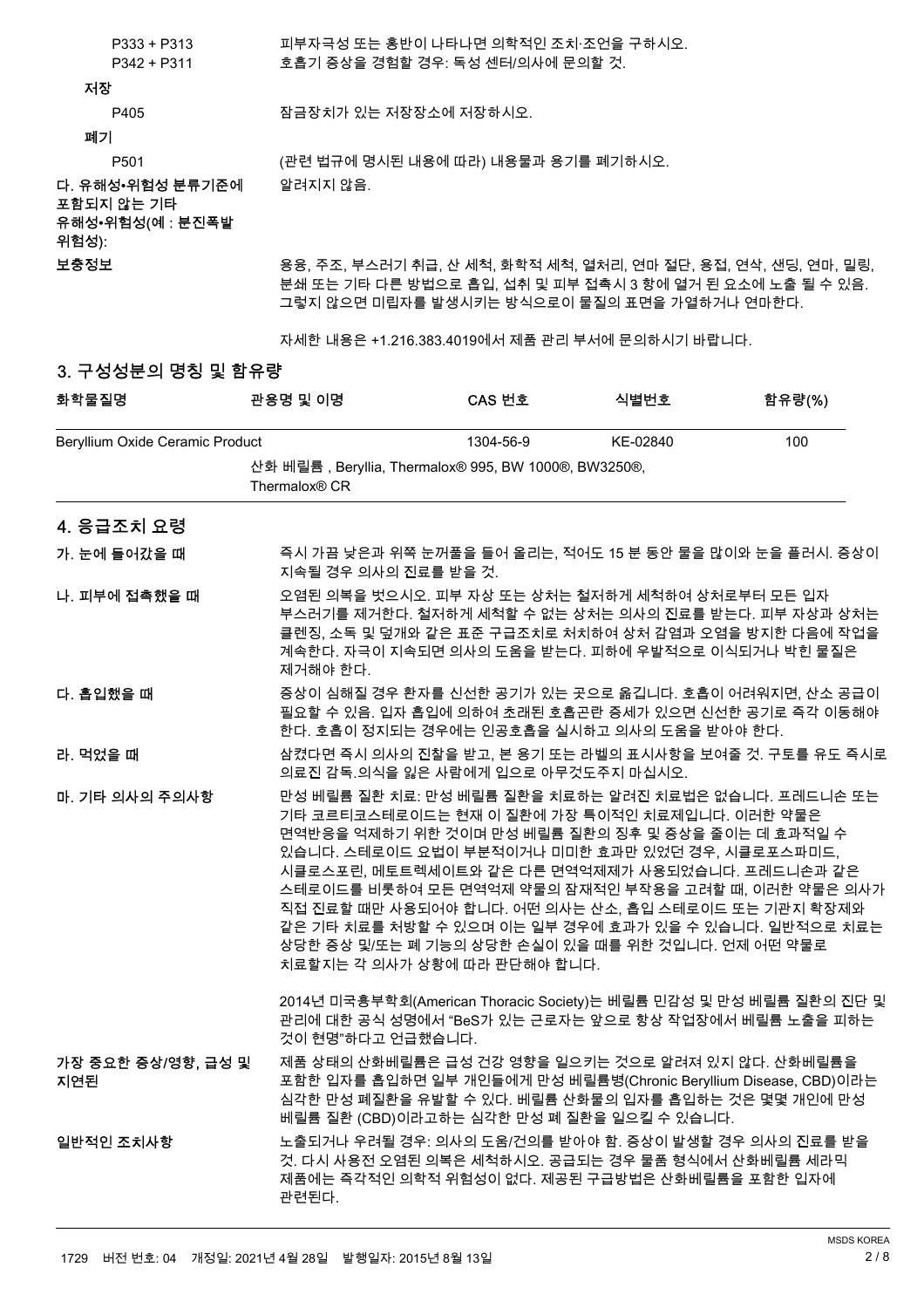### 5. 폭발·화재시 대처방**번**

### 가. 적절한 (및 부적절한) 소화제

적절한 소화제 여행 전세품은 불연성임. 주변 상황과 환경에 적절한 소화방법을 사용할 것.

- 증기 폭발의 가능성으로 인해 용융 금속을 포함하는 작업 주위에 불을 소화하기 위해 물을 사용하지 마십시오. 부적절한 소화제
- 나. 화학물질로부터 생기는 특정 자료없음.

유해성 (예: 연소시 발생

유해물질)

#### 다. 화재 진압 시 착용할 보호구 및 예방조치

소방수는 자가호흡기구를 포함한 완전한 보호의복을 착용해야 합니다. 적절한 보호장비를 착용할 阸. 착용할 보호구

위험없이 처리할 수 있으면 용기를 화재 지역으로부터 옮길 것, 물이 흘러서 환경 오염을 유발할 수 있습니다. 예방조치

#### 압력 디맨드 독립적 인 호흡 장치는 소방관 또는 잠재적으로 화재시 이후에 출시 된 미립자에 노출 다른 사람에 의해 착용해야합니다. 특정 방법

6. 누출사고시 대처방법

#### 고체 형태로이 물질은 특별한 청소 문제를 제기하지 않는다. 소지하는 동안 적절한 보호 장비 및 보호복을 착용할 것. 가. 인체를 보호하기 위해 필요한 조치 사항 및 보호구

#### 환경으로 배출하지 마시오. 누출이나 사고로 물질을 방출하는 경우, 적용되는 모든 규정을 준수하고 해당기관에 통보할 것. 안전하게 처리하는 것이 가능하면, 추가 누설 또는 누출을 방지할 것. 하수도, 수로 또는 지하로 방출시키지 말 것. 나. 환경을 보호하기 위해 필요한 조치사항

- 鲙. 뇊쀉 鿅鱉 뇑阥 ꗞꙊ ꑝ麕 놶끞鷍鱉 鞑뇊꾅 黥ꄱ 뇊쀉뼕 阸.
- 7. 취급 및 저장방법
- 샤용 전 취급 설명서를 확보하시오. 모든 안전 예방조치 문구를 읽고 이해하기 전에는 취급하지 <u>마시오. 분진 생성 및 축적을 최소화시킬 것. 분진 흉을 흡입하지 마시오.</u> (보호장갑·보호의·보안경·안면보호구)를(을) 착용하시오. 호흡 보호구를 착용하시오. 취급 후에는 취급 부위를 철저히 씻으시오. 사용할 때에는 먹거나 마시거나 흡연하지 말 것. 오염된 작업복의 작업장 밖으로 반출이 허용되지 않아야 함. 가. 안전취급요령 나. 안전한 저장 방법 (피해야 할 참근 상태로 보관하시오. 산, 알칼리와 접촉을 피할 것. 산화제와 접촉을 피할 것.

# 조건을 포함함)

## 8. 노출방지/개인보호구

# 가. 화학물질의 노출기준, 생물학적 노출기준 등

화학물질 및 물리적인자의 노출기준

| 물질                                                 | 종류                          | 값                       |                                           |  |
|----------------------------------------------------|-----------------------------|-------------------------|-------------------------------------------|--|
| Beryllium Oxide Ceramic<br>Product (CAS 1304-56-9) | STEL - 단기노출기준               | $0.01 \,\mathrm{mg/m3}$ |                                           |  |
|                                                    | <b>TWA</b>                  | $0.002$ mg/m3           |                                           |  |
| ACGIH (미국산업위생전문가협회)                                |                             |                         |                                           |  |
| 물질                                                 | 종류                          | 값                       | 형태                                        |  |
| Beryllium Oxide Ceramic<br>Product (CAS 1304-56-9) | <b>TWA</b>                  | beryllium)              | 0.00005 mg/m3 (as 흡입성 분율.                 |  |
| 생물학적 노출기준                                          | 구성성분에 대해 알려진 생물학적 노출기준은 없음. |                         |                                           |  |
| 노출 지침                                              |                             |                         |                                           |  |
| 한국 OELs: 피부 호칭                                     |                             |                         |                                           |  |
|                                                    |                             |                         | IJ T H H 그 그 그 거리고 좀 시리시 됩니 여왕 이 이야기 시 이니 |  |

Beryllium Oxide Ceramic Product (CAS 1304-56-9) 점막과 눈 그리고 경피로 흡수되어 전신 영향을 일으킬 수 있는 물질을 말함(피부자극성을 뜻하는 것이 아님).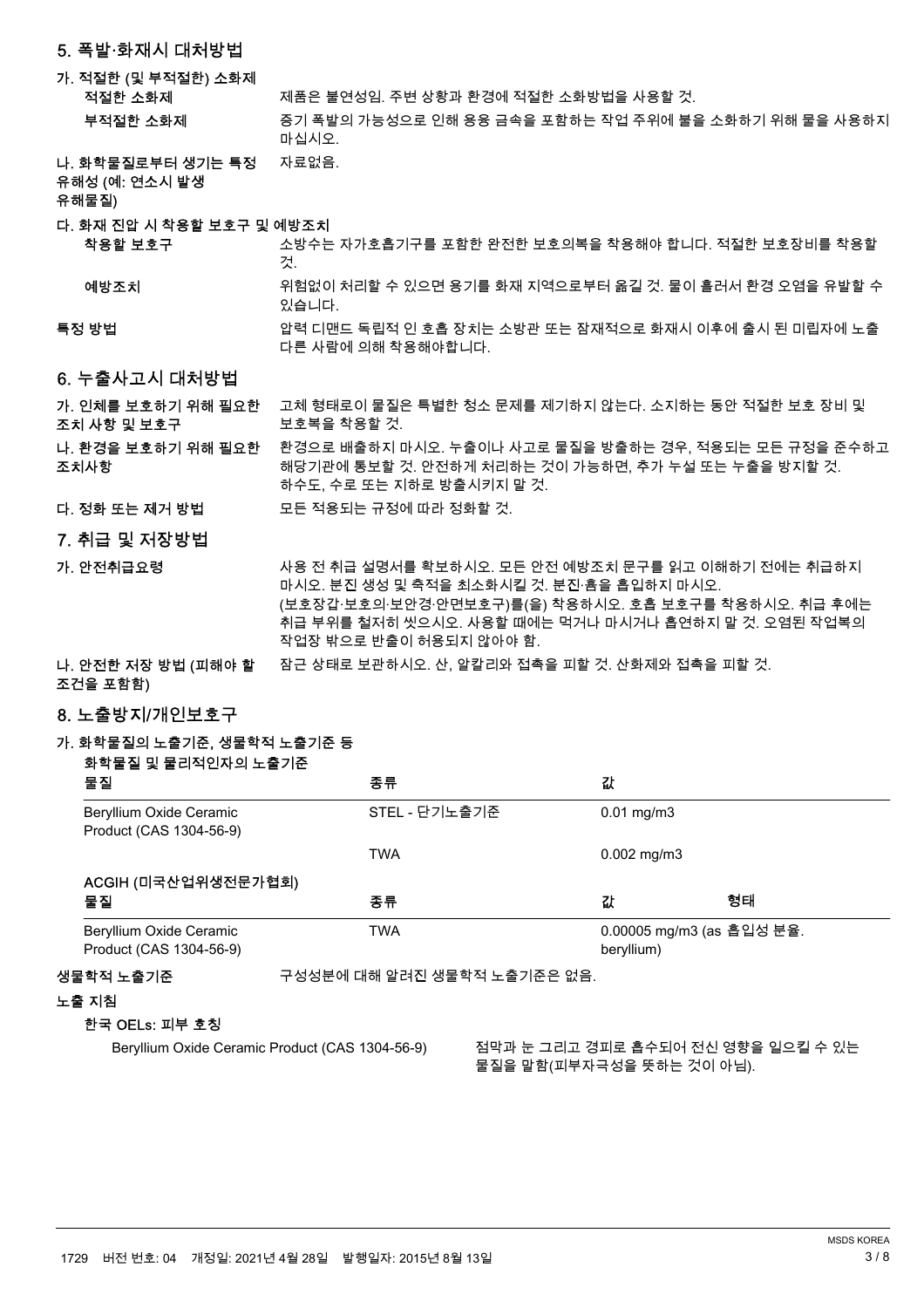환기 : 좋은 일반 환기 (일반적으로 시간당 10 공기 변화)를 사용한다. 환기 속도는 조건에 일치해야합니다. 해당되는 경우, 공정 폐쇄 사용, 국소 배기 설비 또는 기타 공학적 컨트롤은 아래 공기 수준을 유지 노출 한계를 권장합니다. 노출 기준이 설정되지 않은 경우, 수용 가능한 수준에 공기 수준을 유지한다. 나. 적절한 공학적 관리

> 특히 제한된 구역일 경우, 적절한 환기가 되도록 할 것. 가능할 때마다, 국지적인 배기 환기 또는 그 밖의 엔지니어링 통제의 사용은 대기중 입자에 노출되는 것을 방지하는데 선호되는 방법이다. 이것을 활용하는 경우에 환기 시스템 배기 입구는 가능하면 공기 발생원에 가깝게 위치해야 한다. 선풍기와 같은 장비를 사용하여 국지 배기 입구 부분의 기류를 교란하는 것을 피한다. 환기장비를 정기적으로 점검하여 제대로 기능을 발휘하는지 확인한다. 모든 사용자들에게 환기 사용 및 운용에 관한 훈련을 제공한다. 자격있는 전문가를 고용하여 환기 시스템을 설계하고 설치한다.

습식법: 기계 운전은 보통 대기중 입자를 감소시키는데 도움을 주는 액체 운활제/냉매 침윤 하에서 수행된다. 그러나, 부유물에서 미세하게 분할된 입자를 포함하는 기계 냉매를 통한 순환은 입자가 사용중 공기로 운반되는 지점으로 축적되는 농도를 초래할 수 있다. 사포질 및 연마와 같은 특정 공정은 완전한 후드방식 격실과 국부적인 배기 환기를 필요로 할 수 있다. 냉매가 바닥 구역, 외부 구조물 또는 운용자의 의복에 튀는 것을 방지한다. 냉매 여과 시스템을 사용하여 냉매로부터 입자를 제거한다.

작업 실무: 입자가 작업자 피부, 머리칼 또는 개인 의복과 접촉하는 것을 방지하는 작업실무와 절차를 개발한다. 작업 실무 및/또는 절차가 피부. 머리칼 또는 의복에 대기 노출이나 가시적 입자 축적을 방지하는데 비효과적인 경우에는 적절한 청소/세척 시설을 제공한다. 절차는 보호의 및 개인 위생에 대한 시설의 요구사항을 분명하게 전달하도록 작성되어야 한다. 이러한 복장 및 개인위생 요구사항은 입자가 비생산 구역으로 확산되거나 작업자에 의하여 가정으로 운반되는 것을 방지하는데 도움을 준다. 안축공기를 사용하여 작업복이나 그 밖의 표면을 청소하면 적대로 안 된다.

제작 공정은 후속 재료 취급활동 중 종업원을 노출시킬 수 있는 부품, 제품 또는 장비 표면에 잔류 입자를 남겨 놓을 수 있다. 필요시 공정단계 사이에서 부품으로부터 이탈된 입자를 청소한다. 표준 위생 실무로서 식사나 흡연하기 전에 손을 씻는다.

소제: 표면으로부터 입자를 제거하기 위해서는 진공청소기와 습식 청소를 사용한다. 필요시 습식 청소를 시작하기 전에 전기 시스템의 전원을 반드시 끈다. 고효율 미립자 공기(HFPA) 필터를 가진 진공청소기를 사용한다. 압축공기, 비 또는 전통적인 진공청소기를 사용하여 표면으로부터 입자를 제거하면 안 된다. 대기중 입자 노출 증가를 초래할 수 있기 때문이다. 유해물질 청소에 사용되는 HFPA 필터형 진공청소기를 유지보수할 때는 제조업체의 지시사항을 따른다.

다. 개인 보호구

대기 노출이 직언적 노출한계를 초과하거나 초과할 잠재성을 가진 경우에는 산업위생 도는 기타 자격있는 전문가에 의해 지정된 대로 승인된 호흡장치를 사용해야 한다. 호흡장치 사용자는 의학적으로 평가를 받아 신체적으로 호흡장치를 착용할 수 있는지 여부를 판단해야 한다. 정량적 및/뚜는 정성적 적합성 시험과 호흡장치 훈련은 호흡장치를 사용하기 전에 모든 인원에 의하여 만족스럽게 이수되어야 한다. 기밀 호흡장치 사용자는 호흡장치 밀봉부가 안면과 접촉하는 부분을 깨끗하게 면도해야 한다. 집진장치 공기청소기에 있는 필터 교환과 같이 높은 잠재적 노출이 있는 작업을 수행할 때는 압력식 공기라인 호흡장치를 사용한다. o 호흡기 보호

특히 용융, 주물, 기계 가공, 연마, 용접 및 분말 취급과 같은 입자를 생성하는 작업중에 안구 부상 위험이 제기되는 경우에는 승인된 보안경, 고글, 전면 마스크 및/또는 용접공 헬멧을 착용한다. o 눈 보호 미립자나 용액과 접촉을 방지하기 위하여 장갑을 착용하십시오. 취급 중 금속에 베이고 또 피부 찰과상을 방지하기 위하여 장갑을 착용하십시오. o 손 보호

기계가공, 화덕 재구축, 공기청소장비 필터 교체, 유지보수, 화덕 손질 등과 같은 활동 중에 입자에 오염될 수 있는 인원은 겉옷 또는 작업복을 착용해야 한다. 이 물질과의 피부 접촉은 일부 민감한 개인에서 알러지 피부 반응을 초래할 수 있다. 피부 아래에 박히는 입자는 감작 및 피부 장애를 유도할 잠재성을 갖는다. o 신체 보호

낹ꪒ鲵뗺 끥ꯍ뼑 ꩥ꽺낹ꪒ ꗄ 껽놹꾅 隵뼑 韥늵꾅 黥ꄱ 랝鞾뼕 阸.

## 9. 물리화학적 특성

가. 외관 (물리적 상태, 색 등)

| 물리적 상태   | 고체.     |
|----------|---------|
| 형태       | 다양한 모양. |
| 샌        | 백색.     |
| 나. 냄새    | 해당없음.   |
| 다. 냄새 역치 | 해당없음.   |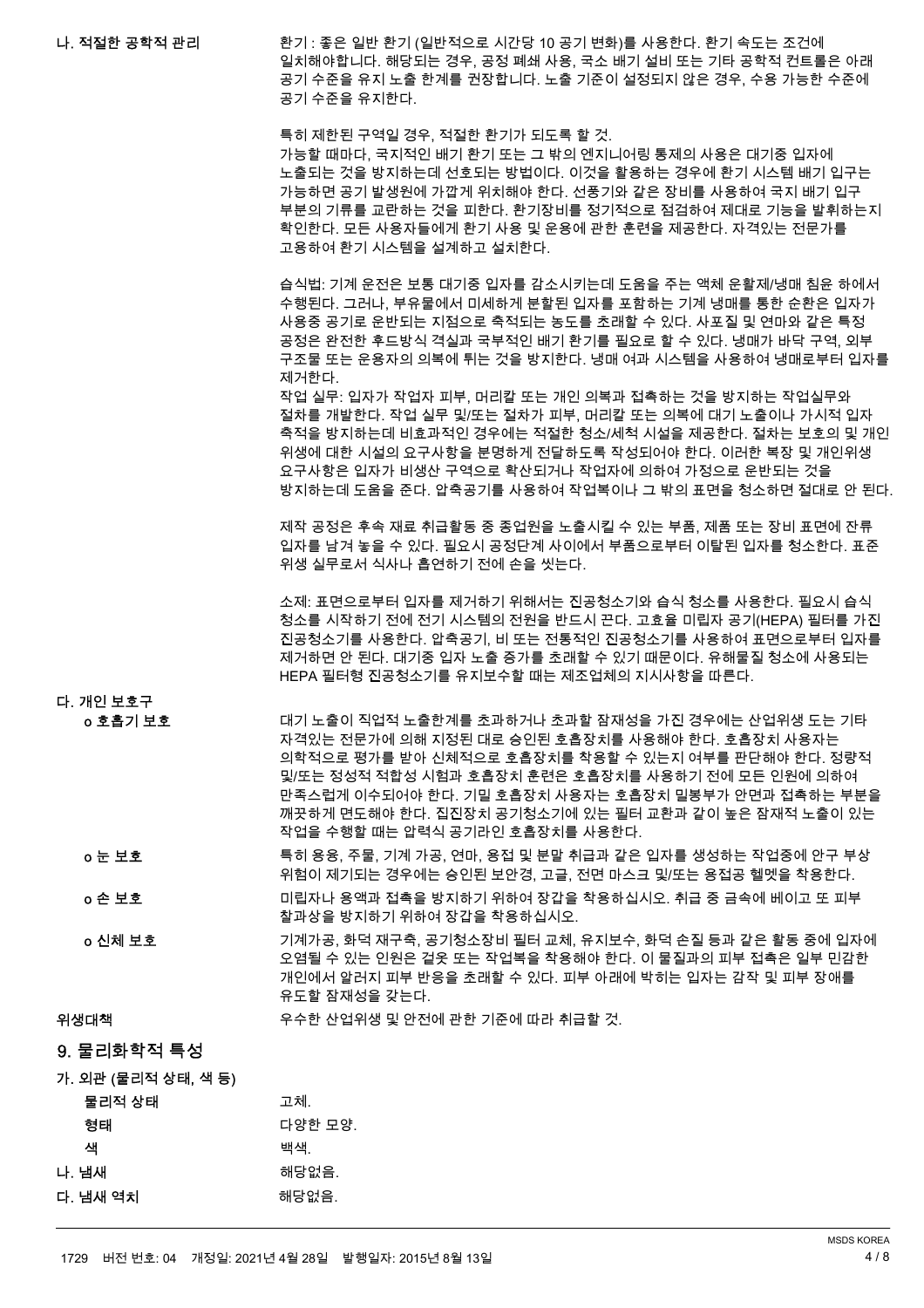| 라. pH |                                    | 해당없음.                                                  |
|-------|------------------------------------|--------------------------------------------------------|
|       | 마. 녹는점/어는점                         |                                                        |
|       | 녹는점                                | 2530 °C (4586 °F)                                      |
|       | 어는점                                | 2530 °C (4586 °F)                                      |
|       | 바. 초기 끓는점과 끓는점 범위                  | 3900 °C (7052 °F)                                      |
|       | 사. 인화점                             | 해당없음.                                                  |
|       | 아. 증발 속도                           | 해당없음.                                                  |
|       | 자. 인화성(고체, 기체)                     | 해당없음.                                                  |
|       | 차. 인화 또는 폭발 범위의 상한/하한              |                                                        |
|       | 인화 또는 폭발 범위의 하한                    | 해당없음.                                                  |
|       | 인화 또는 폭발 범위의 상한 해당없음.              |                                                        |
|       | 폭발 한계 – 하한 (%)                     | 해당없음.                                                  |
|       | 폭발 한계 – 상한 (%)                     | 해당없음.                                                  |
|       | 카. 증기압                             | 6.67 kPa 25°C에서 추정됨                                    |
|       | 타. 용해도<br>용해도(물)                   | 해당없음.                                                  |
|       | 용해도 (기타)                           | 해당없음.                                                  |
|       | 파. 증기밀도                            | 해당없음.                                                  |
|       | 하. 비중                              | 1.85 추정됨                                               |
|       | 거. n-옥탄올/물 분배계수                    | 자료없음.                                                  |
|       | 너. 자연발화 온도                         | 해당없음.                                                  |
|       | 더. 분해 온도                           | 해당없음.                                                  |
|       | 러. 점도                              | 해당없음.                                                  |
|       | 머. 분자량                             | 25.01 g/mol                                            |
|       | 기타 정보                              |                                                        |
|       | 밀도                                 | 3.01 g/cm3 추정됨                                         |
|       | 폭발성                                | 해당없음.                                                  |
|       | 분자식                                | Be-O                                                   |
|       | 비중                                 | 해당없음.                                                  |
|       | 10. 안정성 및 반응성                      |                                                        |
|       | 반응성                                | 제품은 통상의 사용, 저장 및 운송조건에서는 안정하고 비반응성임.                   |
|       | 가. 화학적 안정성 및 유해 반응의 가능성<br>화학적 안정성 | 정상적인 조건 하에서는 물질은 안정함.                                  |
|       | 유해 반응의 가능성                         | 위험한 중합반응이 발생하지 않음.                                     |
|       |                                    | 나. 피해야 할 조건 (정전기 방전, 분진이 생성되지 않도록 할 것. 산과 접촉. 알칼리와 접촉. |
|       | 충격, 진동 등)                          |                                                        |
|       | 다. 피해야 할 물질                        | 강한 산, 알칼리 및 산화제.                                       |
|       |                                    | 라. 분해시 생성되는 유해물질 알려진 유해한 분해산물이 없음.                     |
|       | <u>11. 독성에 관한 정보</u>               |                                                        |
|       | 가. 가능성이 높은 노출 경로에 관한 정보<br>o 호흡기   | 장기간 또는 반복 노출되면 신체 중 (호흡)에 손상을 일으킬 수 있음.                |
|       | o 피부                               | 제품의 형태로 인해 관련성 적음.                                     |
|       | ㅇ눈                                 | 제품의 형태로 인해 관련성 적음.                                     |
|       |                                    | 제품의 형태로 인해 관련성 적음.                                     |
|       | o 경구                               |                                                        |
|       | 나. 건강 유해성 정보<br>o 급성 독성 (노출가능한     | 사용 가능한 자료에 근거하면 분류되지 않음.                               |
|       | 모든 경로에 대해 기재)                      |                                                        |
|       | o 피부 부식성 또는 자극성                    | 제품의 형태로 인해 관련성 적음.                                     |
|       | o 심한 눈 손상 또는 자극성                   | 제품의 형태로 인해 관련성 적음.                                     |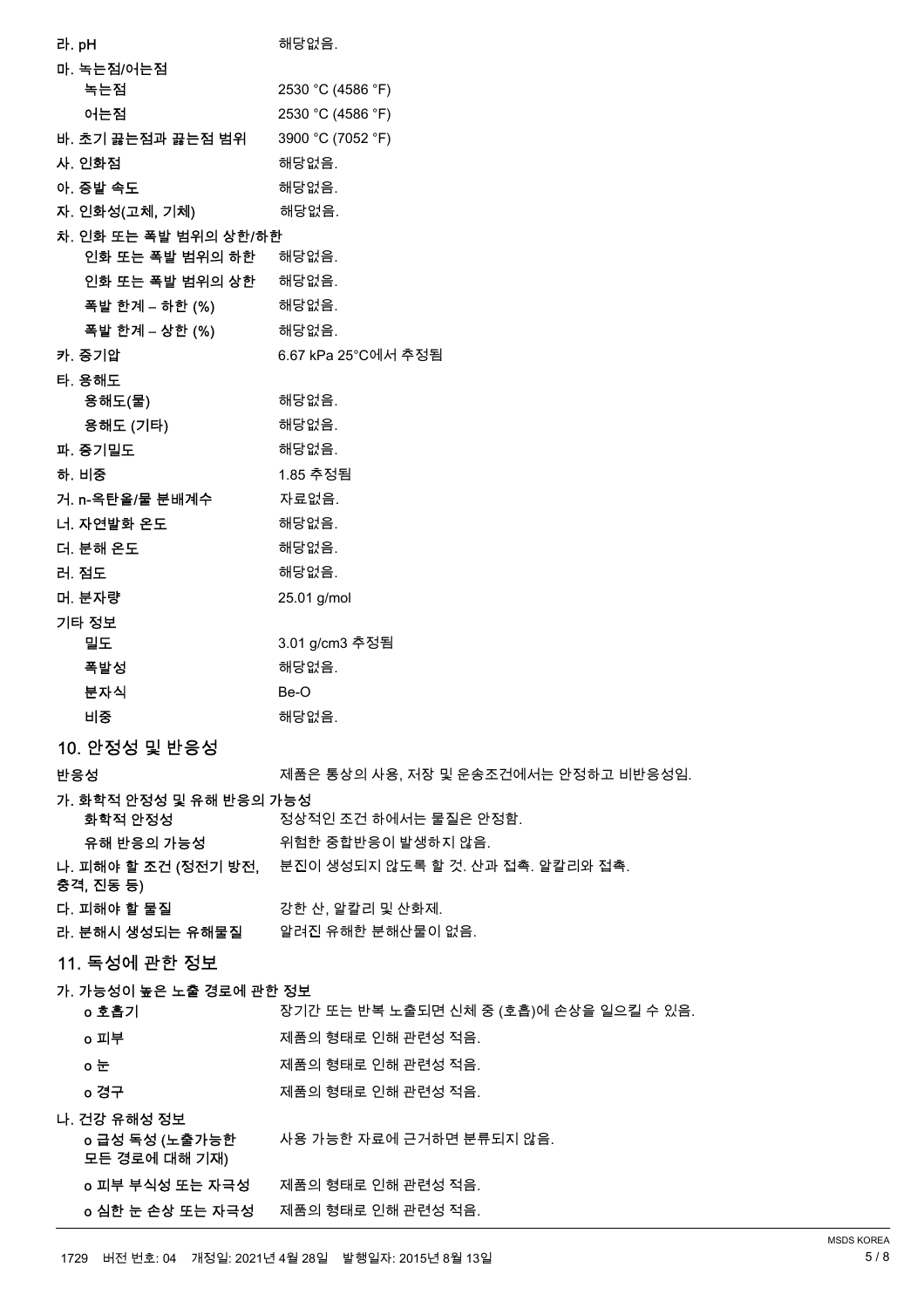| o 호흡기 과민성 | 장기간 또는 반복 노출되면 신체 중 (호흡)에 손상을 일으킬 수 있음. |
|-----------|-----------------------------------------|
| o 피부 과민성  | 피부에 과민성 물질이 아님.                         |

o 발암성 성공 - 1912년 12월 13일 - 1914년 1월 13일 - 1915년 1월 13일 - 1915년 1월 13일 - 1915년 1월 13일 - 1915년 1월 13일 - 1916년 1월 <br>대한민국의 대한민국의 대한민국의 대한민국의 대한민국의 대한민국의 대한민국의 대한민국의 대한민국의 대한민국의 대한민국의 대한민국의 대한민국의 대한민국의 대한민국의 대한민국의 대한민국의 대한민국의 대

# IARC 단행본. 발암성에 관한 총평

| IARC 단행본. 발암성에 관한 총평                        |                                                                                                          |
|---------------------------------------------|----------------------------------------------------------------------------------------------------------|
|                                             | Beryllium Oxide Ceramic Product (CAS 1304-56-9) 1 인체 발암성 물질                                              |
| o 생식세포 변이원성                                 | 자료 불충분으로 분류할 수 없음.                                                                                       |
| o 생식 독성                                     | 분류되지 않음.                                                                                                 |
| o 특정 표적장기 독성 (1회 분류되지 않음.<br>노출)            |                                                                                                          |
| 노출)                                         | o <b>특정 표적장기 독성 (반복</b> 흡입에 의해 장기간 또는 반복 노출되면 (호흡기 체계)장기에 손상을 일으킬 수 있음.                                  |
| o 흡인 유해성                                    | 자료 불충분으로 분류할 수 없음.                                                                                       |
| 12. 환경에 미치는 영향                              |                                                                                                          |
| 가. 생태독성<br>수생환경 유해성, 급성<br>나. 잔류성 및 분해성     | 수생생물에 매우 유독함.<br>이 제품의 분해성에 대한 유용한 자료가 없음.                                                               |
| 다. 생물 농축성                                   | 자료없음.                                                                                                    |
| 라. 토양 이동성                                   | 자료없음.                                                                                                    |
| 마. 기타 유해 영향                                 | 자료없음.                                                                                                    |
| 13. 폐기시 주의사항                                |                                                                                                          |
| 가. 폐기방법                                     | 가능한한_물질은 재순환 되어야 합니다. 폐기 권장사항은 공급되는 물질에 근거한 것임. 폐기시<br>반드시 현재 적용되는 법률과 규정을 준수하고 폐기 당시의 물질 특성에 따라 폐기 할 것. |
| 나. 폐기시 주의사항 (오염된<br>용기 및 포장의 폐기 방법을<br>포함함) | 빈용기는 재활용 또는 폐기를 위해 허가된 폐기물 처리장에 수집되어야 함. 빈 용기에 제품잔여물이<br>있을 수 있으므로, 용기를 비운 후에도 제품표지의 경고사항을 따를 것.         |
| 14. 운송에 필요한 정보                              |                                                                                                          |
| <b>IATA</b>                                 |                                                                                                          |
| A IIN number                                | . Not annlicable                                                                                         |

| A. UN number                  | Not applicable. |
|-------------------------------|-----------------|
| B. UN proper shipping name    | Not applicable. |
| C. Transport hazard class(es) |                 |
| Class                         | Not applicable. |
| Subsidiary risk               |                 |
| D. Packing group              | Not applicable. |
| E. Environmental hazards      | No.             |
| F. Special precautions for    | Not applicable. |
| user                          |                 |
| IMDG                          |                 |
| A. UN number                  | Not applicable. |
| B. UN proper shipping name    | Not applicable. |
| C. Transport hazard class(es) |                 |
| Class                         | Not applicable. |
| Subsidiary risk               |                 |
| D. Packing group              | Not applicable. |
| E. Environmental hazards      |                 |
| Marine pollutant              | No.             |
| EmS                           | Not applicable. |
| F. Special precautions for    | Not applicable. |
| user                          |                 |
| MARPOL 73/78 부록 II 및 IBC      | 자료없음.           |
| 코드에 따른 벌크 상태 운송               |                 |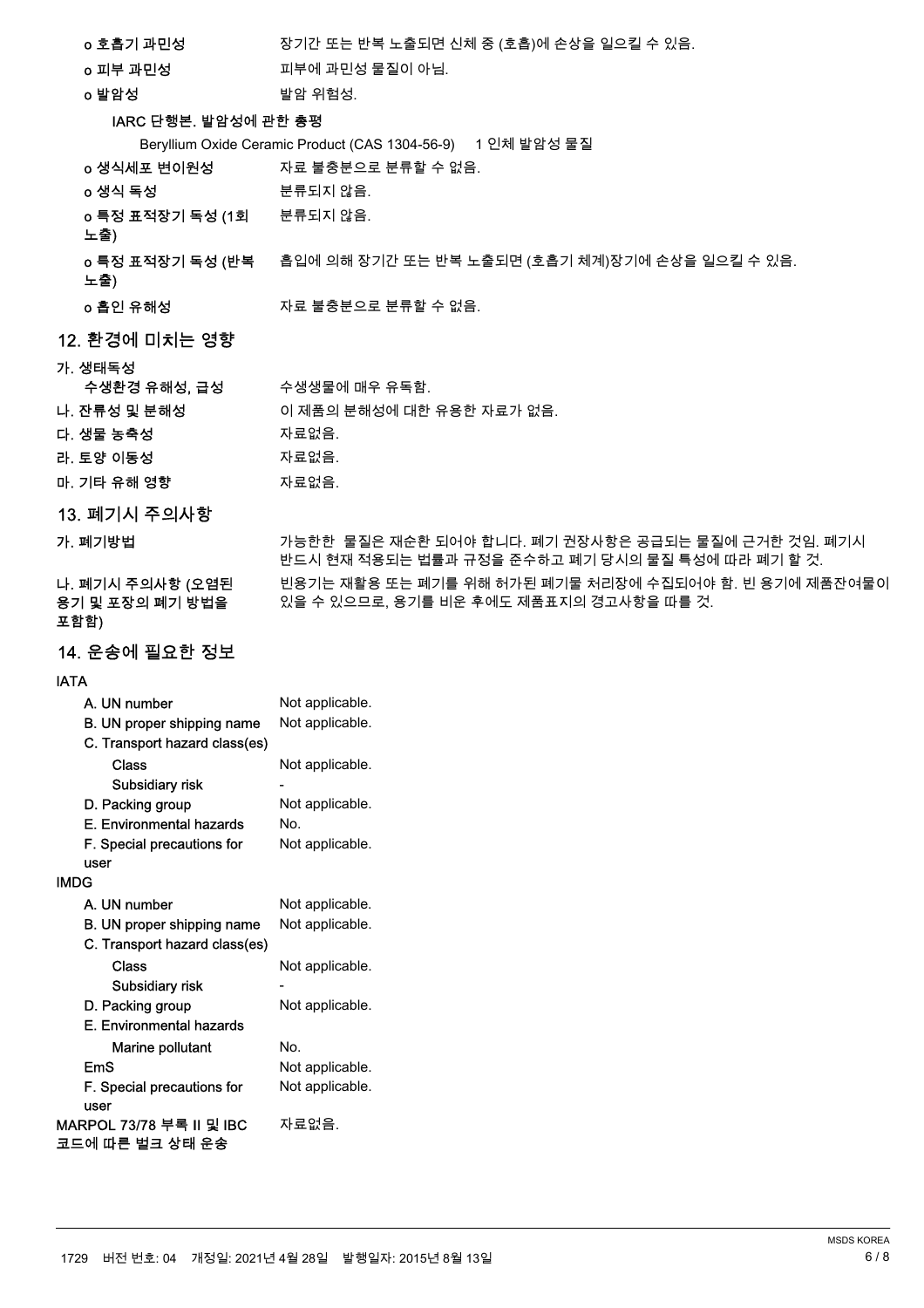# 15. 번적 규제현황 가. 산업안전보건법에 의한 규제 제조등의 금지 유해물질 규제되지 않음. 허가대상 유해물질 Beryllium Oxide Ceramic Product (CAS 1304-56-9) 관리대상 유해물질 규제되지 않음. 특수건강진단 대상물질 Beryllium Oxide Ceramic Product (CAS 1304-56-9) 작업환경 측정대상물질 Beryllium Oxide Ceramic Product (CAS 1304-56-9) 노출기준설정물질 Beryllium Oxide Ceramic Product (CAS 1304-56-9) 나. 화학물질관리법 (구: 유해화학물질관리법) 에 관한 규제 사고대비물질 규제되지 않음. 화학물질의 등록 및 평가 등에 관한 법률 금지물질 규제되지 않음. 등록대상 기존 화학물질 (PEC) (환경부 고시 제2015-92) 등재되지 않음. 제한물질 규제되지 않음. 유독물질 규제되지 않음. 다. 위험물안전관리법에 의한 규제 라. 폐기물관리법에 의한 규제 폐유기용제중 할로겐족에 해당되는 물질 규제되지 않음. 유해물질 규제되지 않음. 마. 기타 국내 및 외국번에 의한 규제 대기환경보전법

대기유해물질

Beryllium Oxide Ceramic Product (CAS 1304-56-9)

#### 특정 유해 화학물질 및 살충제에 관한 사전통보승인절차 (PIC에 관한 규정, MoE 번호 2014-252, 2014년 12일 31일; 살충제에 관한 규정, RDA 번호 2014-26), 개정된 바에 따라

등재되지 않음.

## 특정대기유해물질

Beryllium Oxide Ceramic Product (CAS 1304-56-9)

추가 정보 소리 정보 아이 물질의 안전보건자료는 산업안전보건법 제41조에 의거하여 작성된 것임.

#### 목록현황

| 국가 혹은 지역 | 목록명               | 목록 등재 (예/아니오) |
|----------|-------------------|---------------|
| 한국       | 한국 기존화학물질 목록(ECL) | 예             |

\*"예"는 본 제품의 모든 성분들이 해당 국가(들) 의 목록에 관한 요구사항을 준수하고 있음을 나타냄 "아니오"는 본 제품의 하나 또는 그 이상의 성분이 해당 국가의 목록에 등재되지 않았거나 면제되지 않음을 나타냄.

### 16. 그 밖의 참고사항

| 자료없음.                |
|----------------------|
| 2015년 8월 13일         |
| 2021년 4월 28일 (04 개정) |
| 섹션 16에서 수정 된 정보.     |
|                      |